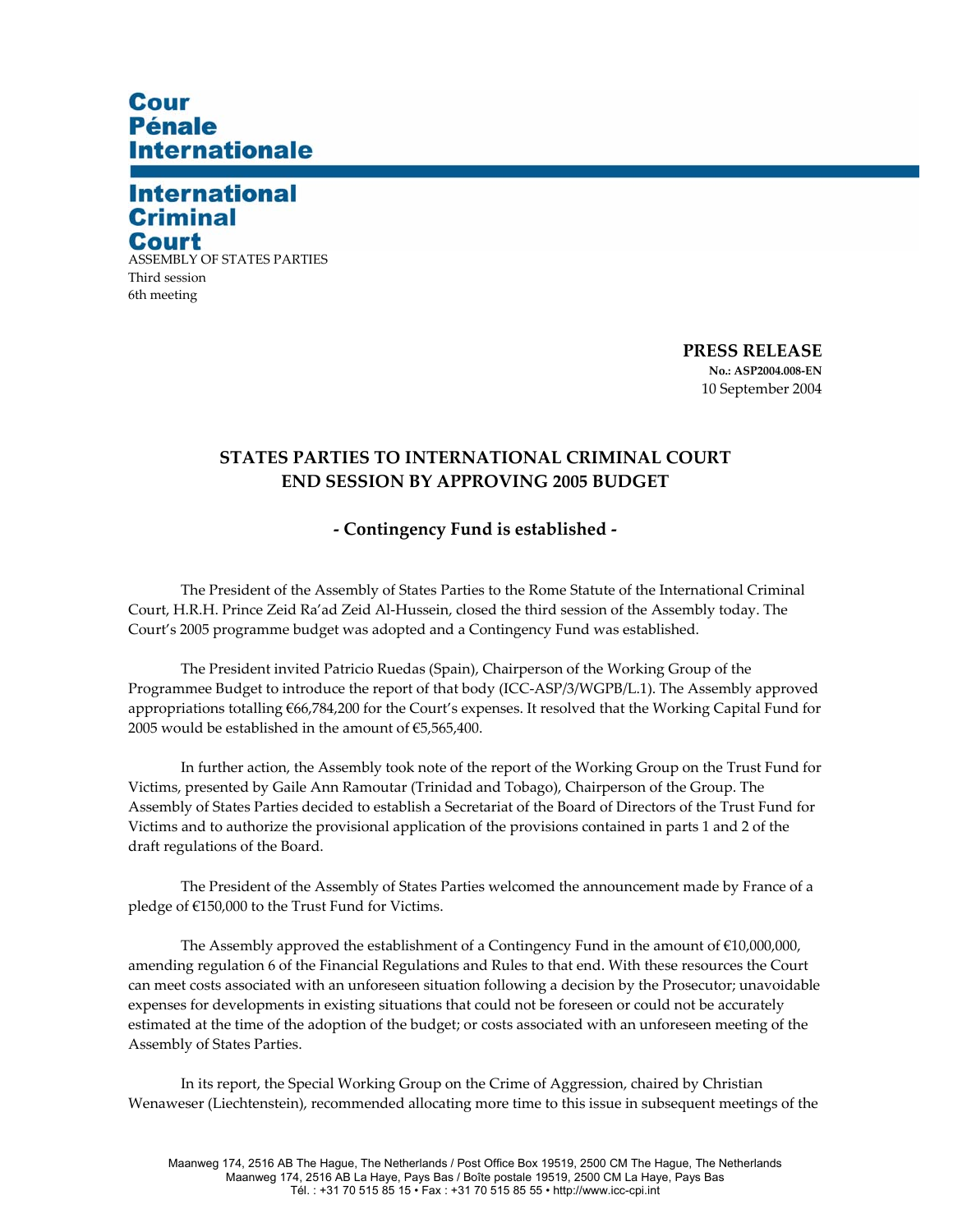Assembly. During the third session the Group discussed the Court's jurisdiction of the crime of aggression; the incorporation and placement of provisions on the crime of aggression in the Statute; complementarity and admissibility; and general principals of criminal law.

The Assembly took note of the oral report and agreed to include the Chairperson's discussion paper in the report of the session.

The Assembly then approved a resolution (ICC-ASP/3/L.4) welcoming the entry into force of the Agreement on the Privileges and Immunities of the International Criminal Court and calling upon States that have not yet become parties to the Agreement to take the necessary legislative or other action, pending their ratification or accession, to exempt their nationals employed by the Court from national income taxation with respect to salaries, emoluments and allowances paid to them by the Court, or to grant relief in any other manner from income taxation in respect of such payments to their nationals. The resolution also requests the Registrar, in consultation with the Prosecutor, to take steps to conclude bilateral tax reimbursement agreements with States, where this is appropriate and in the operational interests of the Court.

By the same resolution, the Assembly took action on various matters related to the strengthening of the ICC and the Assembly of States Parties.

With regard to counsel, the Assembly decided to authorize the provisional application of the provisions of the draft Code of Professional Conduct for counsel and requested the Bureau of the Assembly of States Parties to prepare an amended draft Code for adoption by the Assembly at its fourth session.

By the same resolution, the Assembly invited the Court and the States Parties to take all necessary measures to protect the name "International Criminal Court", and the abbreviation of that name (ICC-CPI), as well as the emblem, logo, seal, flag or insignia adopted by the Assembly or the Court.

The Assembly also decided to establish a staff pension committee of the ICC composed of two members and two alternate members appointed by the Bureau of the Assembly of States Parties for a term of two years; two members and two alternate members appointed by the Registrar for a term of two years; and two members and two alternate members who are themselves staff members of the ICC.

By a resolution the Assembly decided to hold its next regular session, for six days, in November 2005, in The Hague. The President of the fourth to six sessions of the Assembly of States Parties will be Bruno Stagno Ugarte (Costa Rica), who was elected during this Assembly of States Parties.

The next meeting of the Committee on Budget and Finance will be held in The Hague, from the 4 to the 6 of April 2005.

As the Assembly of States Parties to the Rome Statute was meeting for the first time in The Hague, the Assembly took note with appreciation of the welcome given by the Minister for Foreign Affairs of the Netherlands.

During its third session the Assembly of States Parties elected Ms. Fatou Bensouda (the Gambia) to the office of Deputy Prosecutor (Prosecutions) of the International Criminal Court. The term of office of the Deputy will be nine years, starting on 1 November 2004.

The Assembly considered and approved, by consensus, the negotiated Draft Relationship Agreement between the International Criminal Court and the United Nations. It also decided to apply the